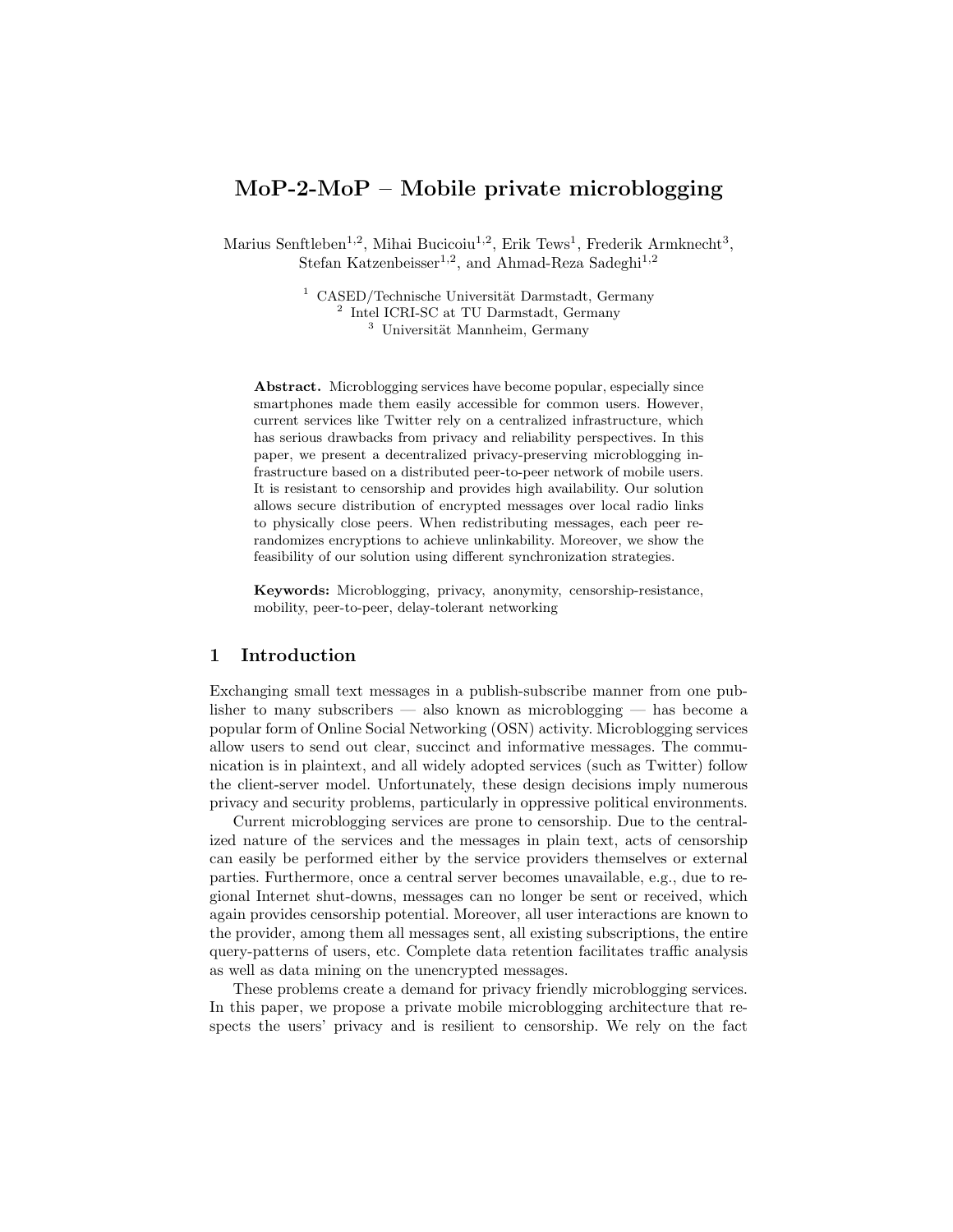that smartphones are becoming ubiquitous communication devices, which are equipped with local communication facilities (such as NFC links and ad-hoc Wifi networks), while having Internet connectivity. Instead of relying on a centralized infrastructure to exchange messages, our solution is based on a peer-to-peer architecture, involving mobile peers who exchange messages with each other using local radio links and a best-effort message synchronization strategy.

Our architecture allows peers to microblog short messages privately using their smartphones while on-the-go. Messages are transmitted to a group in encrypted form, so that only peers who are authorized group members can access them; messages that cannot be read by a peer will nevertheless be forwarded to guarantee message spread. Multiple replications of messages stored at peers due to the decentralized message dissemination over point-to-point links increase censorship-resistence. The use of re-randomizable encryption provides message unlinkability as well as sender anonymity, because messages get re-randomized each time before being forwarded.

In the present paper we first introduce our new microblogging architecture, which uses universal re-encryption to facilitate the unlinkability of exchanged messages. Subsequently, we argue through simulations that microblog messages are sufficiently spread within the network of peers and that our architecture achieves the desired security and privacy goals.

The rest of this paper is structured as follows: In Section 2 we describe the proposed architecture with its functionality, state its privacy and security goals and outline the adversary's capabilities. In Section 3 we discuss our simulation results. Section 4 elaborates on the fulfillment of privacy, anonymity and censorship-resistance. Section 5 deals with related work and Section 6 concludes.

# 2 Mobile private microblogging

Our proposed microblogging solution Mobile Peer to Mobile Peer (MoP-2-MoP) builds upon mobile peers that interact with their smartphones using point-topoint communication links once they are physically close (technically they form an unstructured peer-to-peer overlay network). We first give an overview of the architecture, then state the privacy goals along with the adversary model, followed by descriptions of the functional components.

#### 2.1 Infrastructure overview

In our scenario, we consider mobile peers that form a dynamically changing peer-to-peer network, where the movement patterns correspond to the natural movements of the smartphone owners. All peers maintain a local buffer of encrypted messages. Whenever two peers are physically close to each other they exchange messages based on a fixed strategy (described in Section 2.6). By this local message exchange, the system aims at propagating new messages through the entire network. We refer to this process as peer synchronization. In case network segmentation occurs, peers can — as a backup solution — also download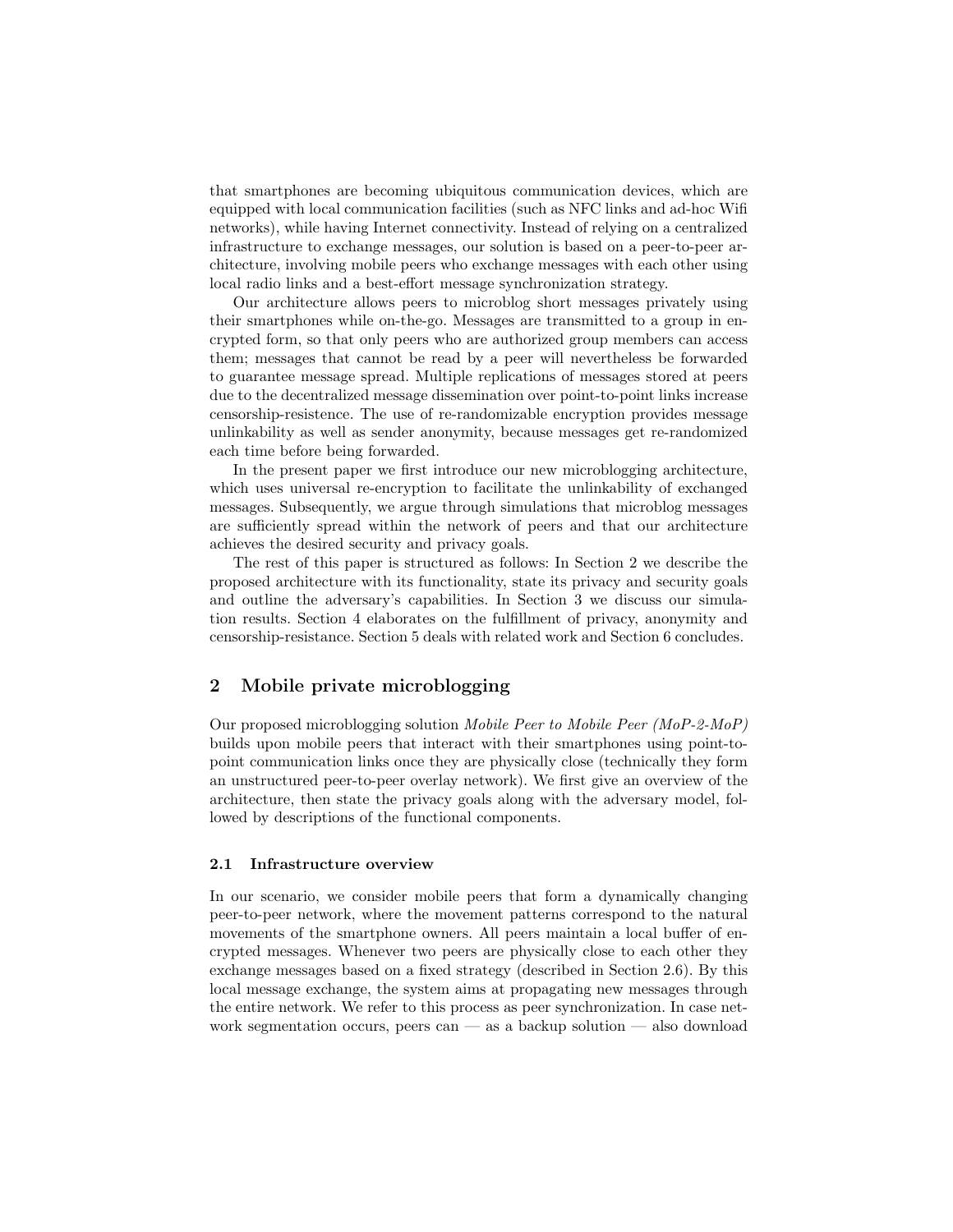messages from servers using a wide-area communication network (called server synchronization); note that there can be multiple servers, as they only serve as additional channel to transfer messages.

In order to guarantee confidentiality and unlinkability of messages, they are encrypted using a variant of the ElGamal encryption scheme that offers the possibility of re-randomizing ciphertexts without knowledge of the public key [9]. The sender of a message can designate the message to a certain group by encrypting it with an appropriate group key; the exchange of group keys is based on social trust and outlined in Section 2.5. Whenever a peer receives messages, it checks whether he can decrypt them using any available group keys. By default messages get re-randomized before being sent to other peers during peer synchronizations.

Figure 1 shows a schematic overview of the architecture. Peers are depicted



Fig. 1. Schematic overview of the MoP-2-MoP architecture.

by a smartphone-like shape, where  $u_{index}$  represent different peers. The dotted ellipses named Crowd A and Crowd B represent clusters of peers which are physically close to each other so that peer message synchronization is possible. Consider the following example: User  $u_i$  acts as originator of a message; as soon as  $u_i$  and  $u_j$  are close, they initiate a synchronization of their message buffers; this results in the new messages being spread. This way, the message finally reaches all other physically close peers in Crowd A (i.e.,  $u_l$  and  $u_k$ ) through peer synchronizations, depicted as dashed lines. The original encrypted message gets re-randomized at each hop so that a global adversary cannot link exchanged messages. A physically distant Crowd B can get the messages via two different mechanisms. Firstly, peer  $u_k$  can physically move close to a peer in Crowd B and initiate a peer synchronization there. Secondly, one member of Crowd A  $(u_l)$ can upload his local messages to a server, which offers the possibility of a server synchronization with any member  $u_m$  of Crowd B. In summary, we assume peerbased intra-crowd message dispersal, where encrypted messages are spread in an opportunistic manner using peer synchronization, supplemented by optional inter-crowd dissemination using server synchronization.

#### 2.2 Privacy goals and adversary model

This section details the goals of the architecture and states the adversary model assumed. The privacy and security goals of the microblogging architecture are: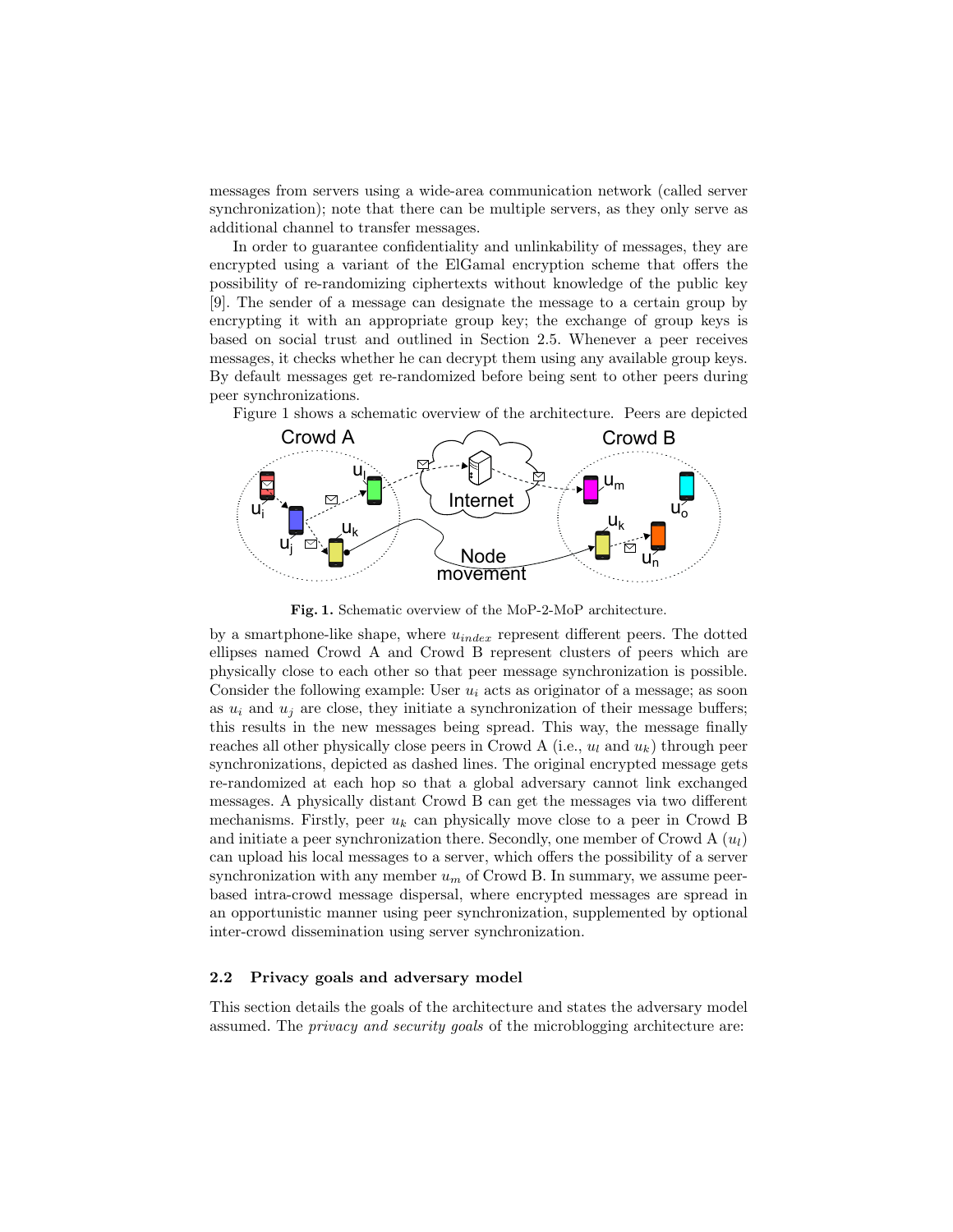- Anonymity. Sender anonymity is required. An attacker should have no information on the originator of a message. Unlinkability of encrypted messages and opportunistic synchronization achieve this goal.
- Privacy. Group memberships of a peer and all messages should be kept confidential. This amounts to some form of receiver anonymity.
- Censorship-resistance. No central entity should have the power to censor messages based on their content, and the message propagation should not be fully subverted by technical means.

In a basic adversary model we distinguish between wide-area network (WAN) communication for the server synchronizations, and local point-to-point communication deployed in the peer-to-peer (P2P) network. We assume that the adversary is *not* able to break cryptographic primitives. The considered capabilities in our adversary model are:

- All WANs are under full passive control of the respective operators. The adversary can monitor and log all such communication channels used.
- Shut-downs of WAN infrastructures ("kill-switches") occur.
- Limited local jamming, monitoring or logging of P2P links is possible.
- P2P peers are not compromised.

In an extended adversary model we assume the existence of a limited number of malicious peers that control their own communication link and have access to all local keys. For example, such devices could be compromised by malware.

#### 2.3 Universal re-encryptable ElGamal

Peers who are not members of a group should not be able to decrypt messages sent in that group; furthermore, a peer should not be able to learn anything from messages he cannot decrypt, in particular the used public key. Nevertheless, rerandomizations of all encrypted messages are needed to achieve unlinkability. In order to achieve all these requirements, we use a variant of the ElGamal encryption scheme introduced in [9], which is summarized below.

In a cyclic, multiplicative group of prime order  $p$  with neutral element 1, the ciphertext of a message m encrypted under an ElGamal public key  $pk =$  $(g, h)$  is composed of two parts: (i) an ordinary ElGamal encryption of m and (ii) a random encryption of the neutral element 1. More precisely, two integers  $r_1, r_2 \in \mathbb{Z}_p$  are chosen uniformly at random and the ciphertext is computed as  $c = (c_1, c_2, c_3, c_4) := (g^{r_1}, h^{r_1} \cdot m, g^{r_2}, h^{r_2})$ . The first component  $(c_1, c_2)$  is a textbook ElGamal encryption of m, while  $(c_3, c_4)$  is a random encryption of the neutral element 1. To compute a re-randomized ciphertext  $c'$  one chooses two new random integers  $t_1, t_2 \in \mathbb{Z}_p$  and computes  $c' = (c'_1, c'_2, c'_3, c'_4) := (c_1 \cdot c_3^{t_1}, c_2 \cdot c'_4)$  $c_4^{t_1}, c_3^{t_2}, c_4^{t_2}$ ). Due to the homomorphic properties of ElGamal the tuple  $(c'_1, c'_2)$  is again an ElGamal encryption of  $m$  and  $(c'_3, c'_4)$  is another encryption of 1 (both under the same  $pk$ ). Thus, re-randomization is possible using the two ciphertext tuples, while no knowledge of  $pk$  is required. During decryption one can test whether the ciphertext  $c'$  was encrypted under a certain key  $pk$  by decrypting the tuple  $(c'_3, c'_4)$  and checking if the decrypted value equals one.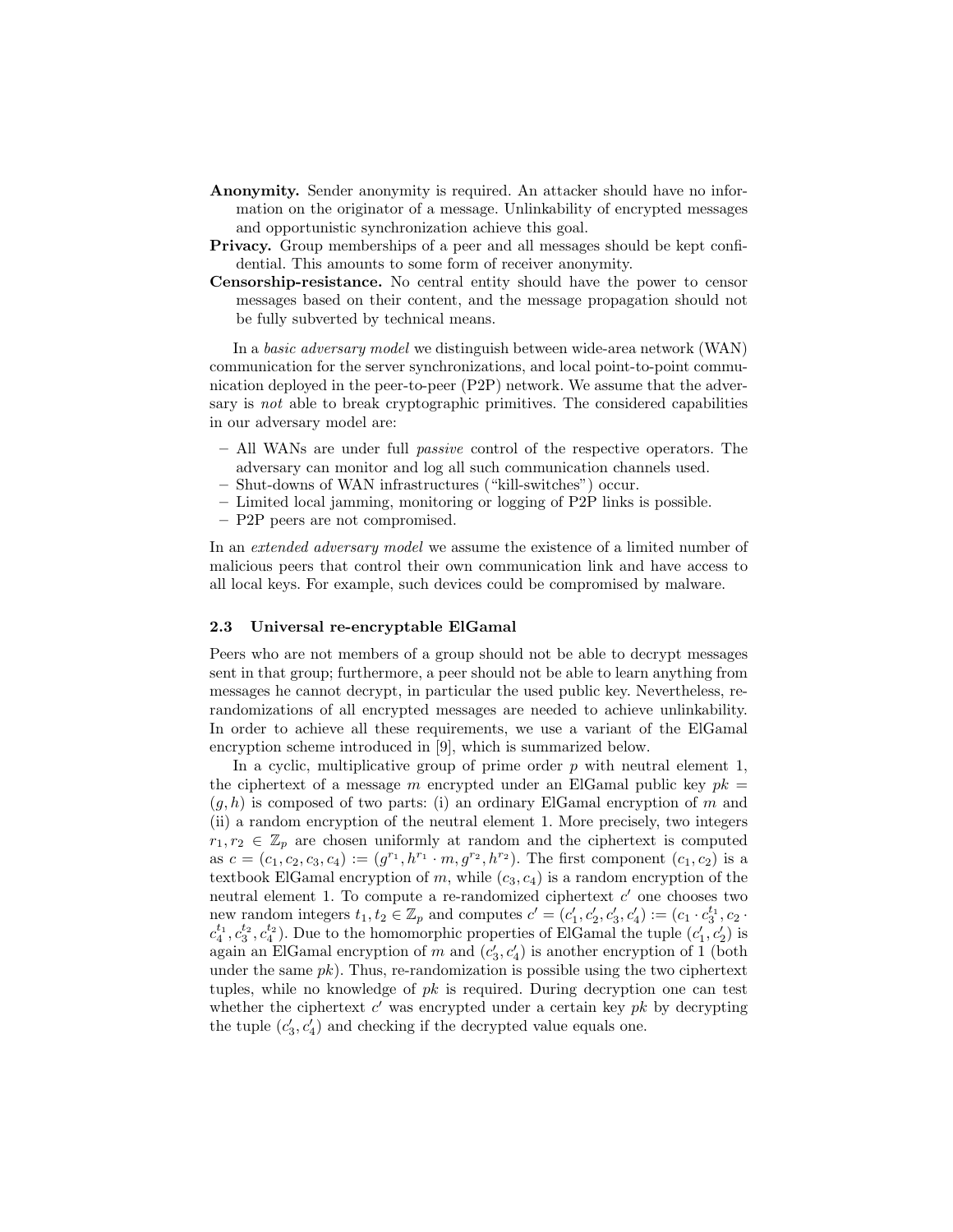#### 2.4 Message format and storage

The message format follows the hash-and-encrypt concept to achieve integrity. A Message Authentication Code (HMAC) is used to achieve authenticity within the set of group members. A message  $m$  consists of a timestamp  $t$  concatenated with the message text msg and their HMAC, i.e.,  $m = t \mid |msg|$  HMAC(t  $| \mid msg|$ ).

Subsequently, the message is cut into blocks so that each one fits in the message space of the cipher introduced in Section 2.3; all blocks are then encrypted independently. (Note that due to the required properties of ElGamal, any kind of hybrid encryption is not possible here; due to the randomized chiphertext ECB mode is sufficient.)

Each peer maintains a message buffer filled with incoming messages. Upon receipt of any new message, the peer checks whether it belongs to a group the peer is a member of. This is done by brute-forcing: the peer tries to decrypt the message with all private group keys it possesses; if decryption works, the message belongs to a group the peer is a member of. This brute-force decryption step is necessary because we refrain from tagging messages with any sort of group identifier, which would open the possibility of message linking attacks.

### 2.5 Group and key management

We assume that the global system parameters of the encryption scheme are already present in the implementation of any client. Whenever a new message group is formed, the responsible peer creates an asymmetric ElGamal key pair, which identifies the new group. All members of a group are given both the public key and the secret key of the ElGamal key plus a group-specific secret required to compute the HMAC for their group messages.

We propose a key propagation mechanism that is based on social trust that uses existing real world trust relationships between people. Whenever two nodes are close to each other, one node can "introduce" the other one to a group by initiating the exchange of the group ElGamal key pair. This key can be sent from one device to another one using NFC transmission or an optical channel (such as a barcode that is scanned by the other device). Key revocation is done by forming new group keys and discarding the old ones. Nevertheless, key management in our approach is treated as a replaceable black box; more advanced group key agreement schemes can be implemented in the future. For example, approaches such as LoKI [3] can be added to the infrastructure, where a key exchange app in the background automatizes the collection of shared secrets between mobile devices, and users can post-hoc establish group keys based on Online Social Networking friends whom they physically met before.

### 2.6 Synchronization of messages

Our architecture supports two synchronization methods, peer syncs and server syncs, both of which are described subsequently.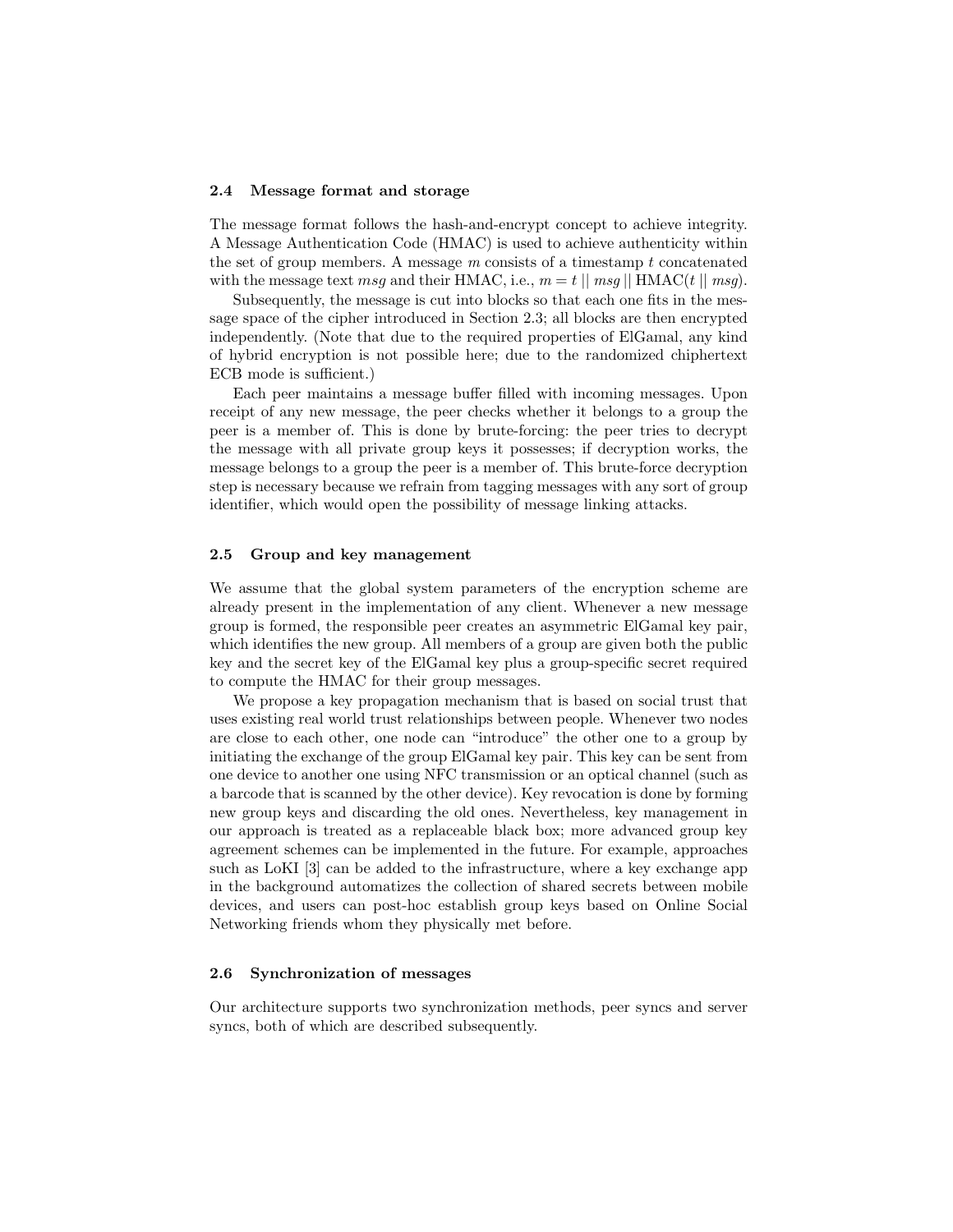Peer synchronization (or peer sync) is the bidirectional exchange of multiple encrypted messages over a point-to-point communication link between two nodes. Nodes in our scenario do not manage any routing information for peersync operations, but use local communication only for peers within range. A send buffer is a subset of all messages of a node containing the messages to be transmitted upon the next peer sync event. We stress that this buffer does not only contain messages the peer can decrypt to ensure an appropriate spread of all messages. Four strategies to prioritize messages during peer syncs are proposed:

- Best Effort A fraction p of the send buffer is allocated to messages of groups the sending peer is a member of; the fraction  $1 - p$  of slots holds other messages. Both fractions are filled randomly.
- Random The send buffer is filled uniformly at random.
- Round Robin The send buffer is sequentially and block-wise filled with new messages each time.
- Latest Only Only the latest messages received are put into the send buffer and sent at the next sync operation.

The used technology for the point-to-point communication allows peers to initiate a peer sync either manually, automatically, or semi-automatically. A manual peer sync would require peers to consciously connect their smartphones with other peers, e.g., by a short-ranged optical link, based on existing social trust relationships. In automatic mode the peer sync runs in the background on discovery mode and syncs whenever another peer is available and in reach. In semi-automatic mode a user maintains either a white-list or black-list of other peers. Users are thus able to synchronize messages more or less restrictively, based on how risk-averse they are.

Server synchronization (or server sync) is the option of downloading encrypted messages from servers to provide an alternative means of message transportation, since different crowds of nodes are likely to get separated if they are not geographically close or socially connected. During a server synchronization a node uploads its send buffer to the server and downloads new messages from it. Servers are only data sinks that can neither decrypt the messages, nor determine group memberships of messages.

### 3 Simulation

For an assessment of the message propagation in our architecture we implemented a discrete, event-based simulation excluding central servers. If servers were included, nodes would obtain messages whenever they server-sync. In our simulations peers only synchronize their messages amongst themselves using local point-to-point communication links established when close to each other. We briefly give an overview of the simulation and discuss its results.

#### 3.1 Simulation overview

The nodes move on a plane according to generated mobility traces. Their message group assignments, message synchronizations and message creation events are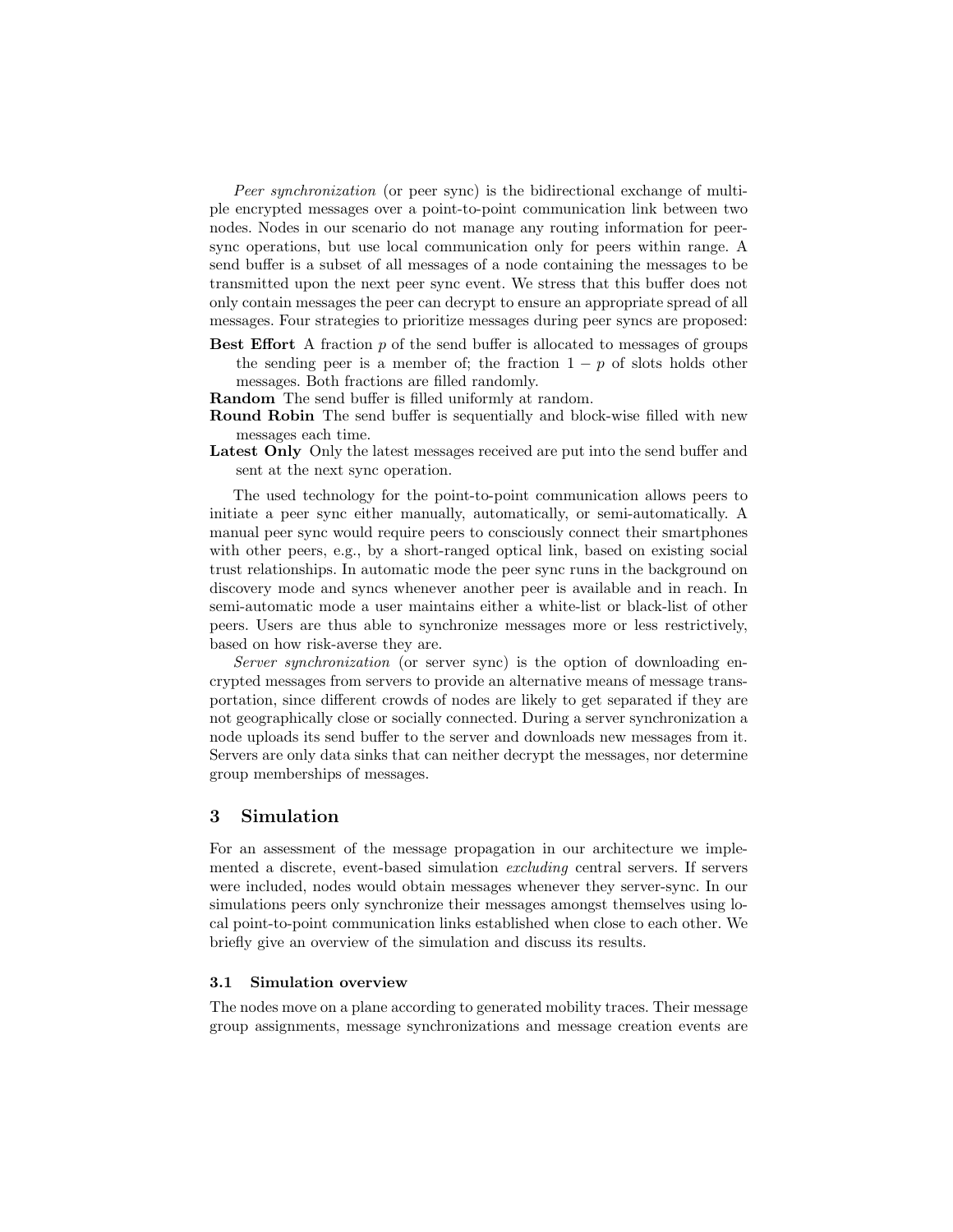simulated based on empiric data. Results are presented for 300 nodes moving with  $1.4m/s$  on an area of 0.16  $km^2$  over a duration of 7 days. The simulation runs over 2016 rounds, each representing a time frame of 5 minutes.

Network initialization. Node mobility traces are computed with the Bonn-Motion package [1], using its ManhattanGrid mobility pattern, which creates movements on a regular grid, resembling a street map.<sup>4</sup> A square sized  $400m \times$ 400m is used to restrict the mobility. It is populated by 300 nodes, which results in 530 $m^2$  per node, a value in between the population density of a small  $(253m^2,$ e.g., Darmstadt) and a larger  $(820m^2, e.g., Berlin)$  city.

Group assignment. The group memberships of each node are drawn out of a discrete power-law distribution with exponent  $\alpha = 2.276$  and  $x_{min} = 2$ . The same applies to the number of groups a node is a member of – values which have empirically been computed in [10]. They remain fixed once they got initialized. Peer syncs and local storage. Based on the mobility patterns, the node connectivity is derived, i.e., we determine whether a given pair of nodes is eligible for a peer sync. We set the maximum distance over which a peer sync can take place to 25 meters (similar to the Bluetooth standard). We limit the number of peer syncs per node to 2 for each round in order not to exceed the Bluetooth transmission rate. When peer-syncing, nodes exchange a send buffer of 100 messages drawn according to a fixed synchronization strategy of Section 2.6. For the best effort strategy the probability p was varied and then fixed as  $p = 0.4$ to obtain most expressive results. Each node's local storage saves up to 10,000 messages. The latest incoming messages from a peer sync shift out the oldest messages received by a node.

Message creation. For the actual simulation runs we sample the message creation events based on Twitter microblogging data [19]. Each group creates messages according to the Poisson-distribution with  $\lambda_{Group} = 0.21 \cdot |Group|$ ,  $|Group|$  being the number of peers in that group. The sampled values for each group are distributed uniformly at random across the group members.

#### 3.2 Simulation results

Group message spread is our main metric, which we define for one group as  $\sigma = \frac{msg_r}{msg_c\cdot|Group|}$ , where  $msg_r$  is the number of group messages received across the group (including senders), and  $msg<sub>c</sub>$  is the sum of all messages created in the group. (Thus, if all group members receive all messages, we have  $msq_c$ .  $|Group| = msg_r$  and  $\sigma = 1$ . Figures 2 and 3 present the average group message spread for all messages created in a six hour window between rounds 72 and 144, monitored over 300 rounds, together with error bars for selected points in time.<sup>5</sup> We averaged over all groups and ran 10 independent simulations. Thereby, we distinguish large and small groups. The large group class contains two groups of 190 and 291 members, while the small group class contains the average over

<sup>4</sup> We used the package's mobility patterns RandomWaypoint and GaussianMarkov as well, but due to similar results we only show the results for ManhattanGrid here.

<sup>&</sup>lt;sup>5</sup> In this period the network is in its operational window, having most buffers filled.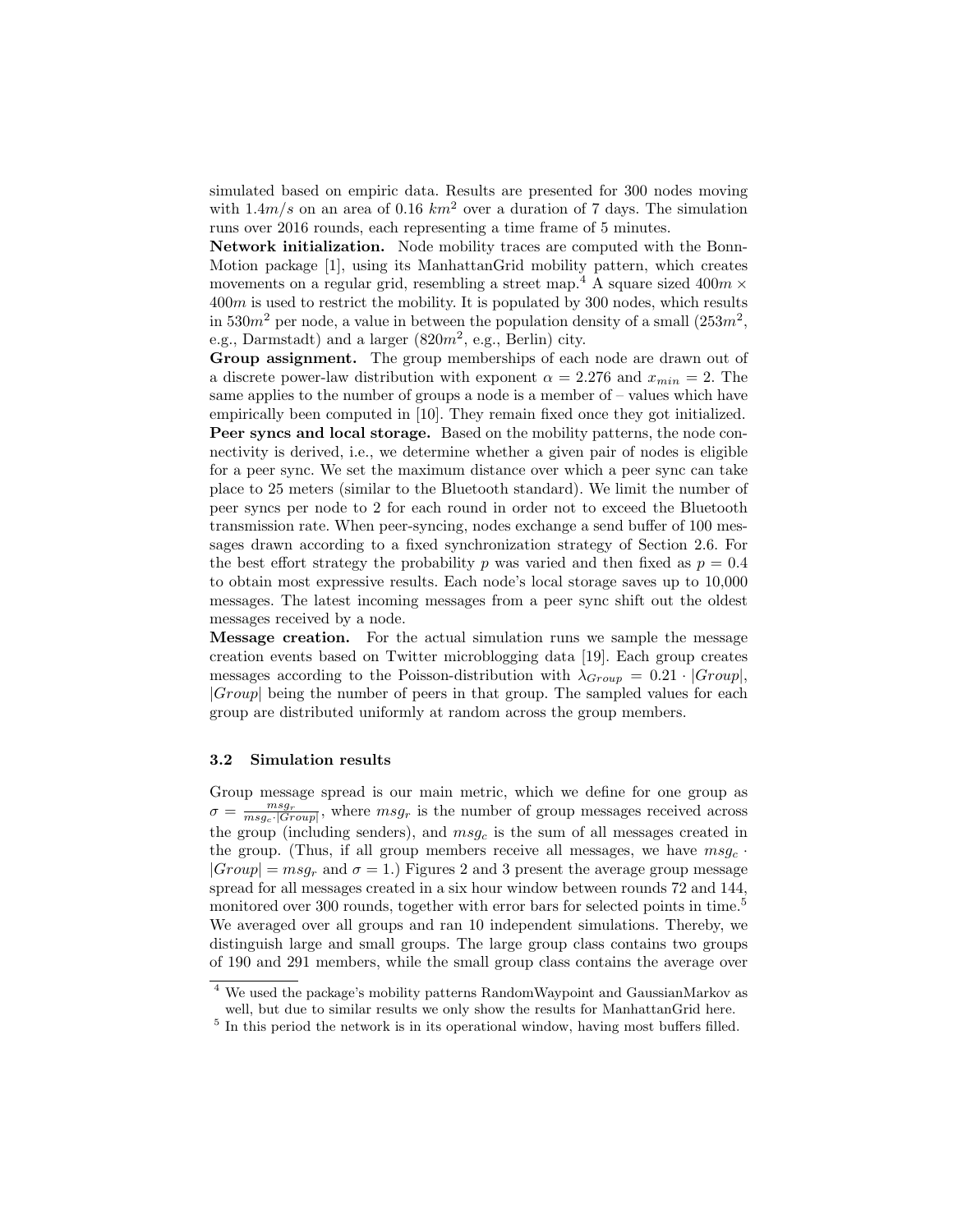21 groups with 4–6 members. The figures also show different synchronization strategies.

Overall, both the large and the small groups have a peak message spread of close to 100%, although the propagation is significantly slower for the small groups across all but the Latest Only synchronization strategy.

The Best Effort strategy favors large groups, as expected. An increase of p to values higher than 0.4 yields extreme degradations in the performance of the smaller and smallest group, whereas the largest groups profit from a highly selfish selection of their messages. The Random and the Round Robin strategy are similar (both of them implement a form of uniform drawing). Interestingly, however, the Round Robin outperforms the Random strategy most of the time. The Latest Only strategy has similar propagation dynamics across the small and the large groups. In summary, the simulations show the feasibility of the



Fig. 2. Large group message spread. Fig. 3. Small group message spread.

MoP-2-MoP architecture. Different synchronization strategies impact the message spread across groups of different sizes. The Best Effort strategy favors large groups and disrupts the message propagation for small groups. The Latest Only strategy achieves fast propagation of the messages but might have a detrimental effect due to the last-in-first-out principle and fixed local storage size.

### 3.3 Computation complexity

A major concern is the computational complexity needed for the cryptographic operations. To test the ElGamal encryption's computation needs, we have developed an Android application that decrypts 100 messages, using spongycastle<sup>6</sup>, a repackage for Android of the BouncyCastle Java crypto-library. (Note that only the second part of the ciphertext needs to be decrypted in order to determine if the message belongs to a specific group.) The power consumption of the app was measured using LittleEye<sup>7</sup>. During our test runs on a Samsung S3 smartphone, the decryption used around 1200 mW and up to 40% of the CPU. The decryption time was 1.55 seconds. Depending on the transfer technology used to establish pairing between peers, the total amount of energy drained will increase by 750 mW for Bluetooth and by 2500 mW for WiFi [13].

 $^6$  https://github.com/rtyley/spongycastle

 $^7$  www.littleeye.co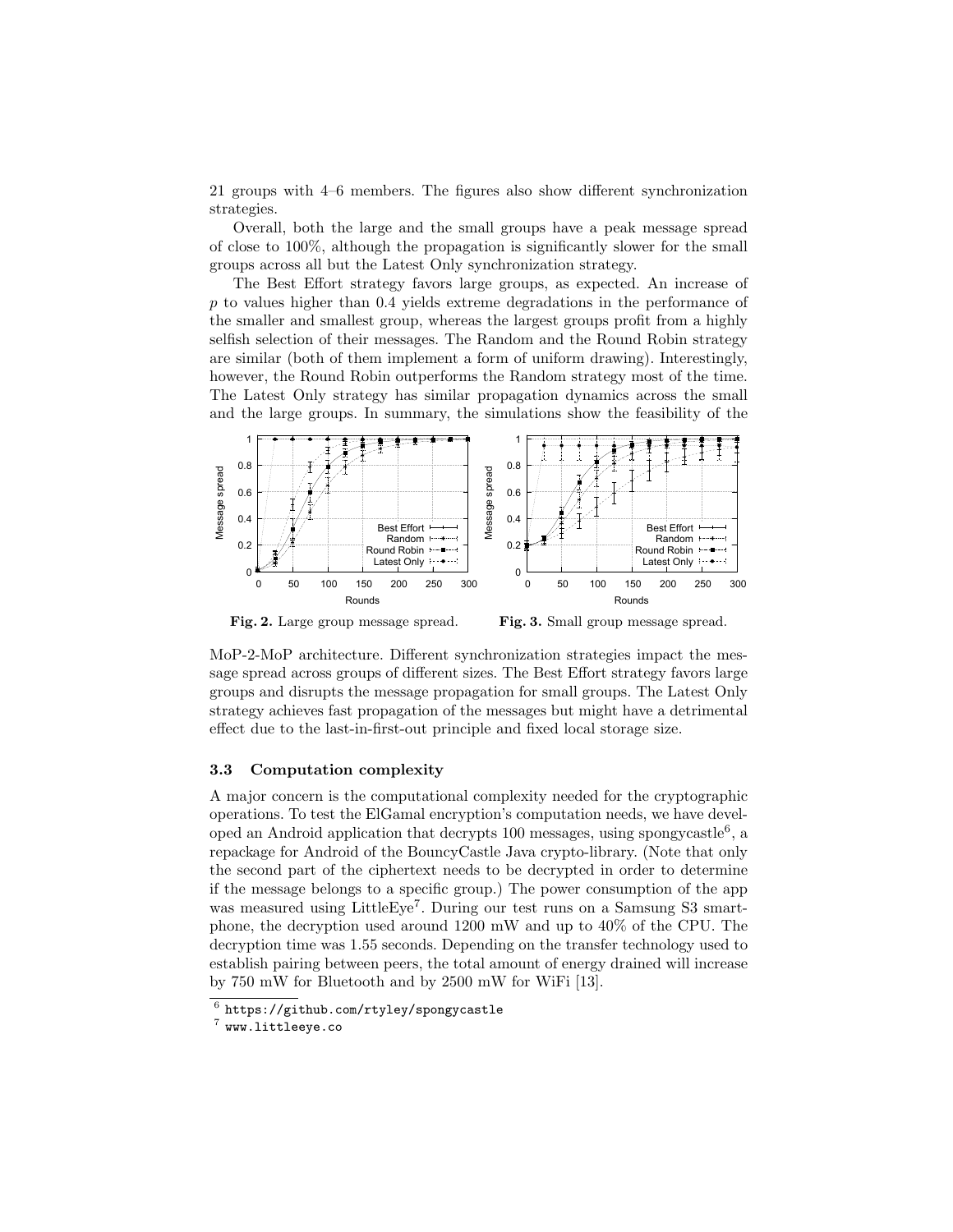# 4 Privacy, anonymity and censorship-resistance

In this section we discuss the extent to which the stated privacy goals are met for our basic adversary model of Section 2.2. Furthermore, we comment on the extended model. We focus on local communication during peer synchronizations, since the anonymity of server synchronizations can be achieved through classical means such as the use of Tor.

Privacy. Privacy refers to the confidentiality of group messages and the group memberships of a node. Peer syncs guarantee these properties, since the exchanged messages look completely random and no group memberships can be derived from the encrypted messages themselves. Moreover, due to the unlinkability and re-randomization of the transmitted ciphertexts, messages can not be identified, linked or traced by the adversary. This achieves receiver anonymity.

Yet, local monitoring and communication logging could create a communication graph of who is performing syncs with whom. Community detection then reveals communication patterns by showing the connectedness of the nodes and the frequency of their peer syncs, thus possibly yielding a side-channel for group affiliations. We leave this for future research.

Sender anonymity. Peer synchronizations are beneficial for sender anonymity. The original sender as the creator of a new message achieves k-anonymity for a significant value of k only after a small amount of time. We analyzed the sender anonymity set sizes obtained in our simulation by retrospectively calculating the number of nodes from which a receiver could potentially have obtained a message, assuming a global passive adversary. Figure 4 depicts the development of the sender anonymity set size over time, averaged over our simulation runs. The anonymity set size develops according to logistic growth, asymptotically reaching 100%, that is the totality of all nodes in the network – and it reaches about 95% of the full crowd size after 9 rounds.

Censorship-resistance. The distributed and decentralized peer-to-peer architecture and redundant message stores are key to make the infrastructure censorship-resistant. Filtering on a semantic content level is not possible, because of the indistinguishability of all ciphertexts. A censor is thus required to block the communication of a node independently of the messages it sends. For



Fig. 4. Sender set fraction of total number of nodes over time.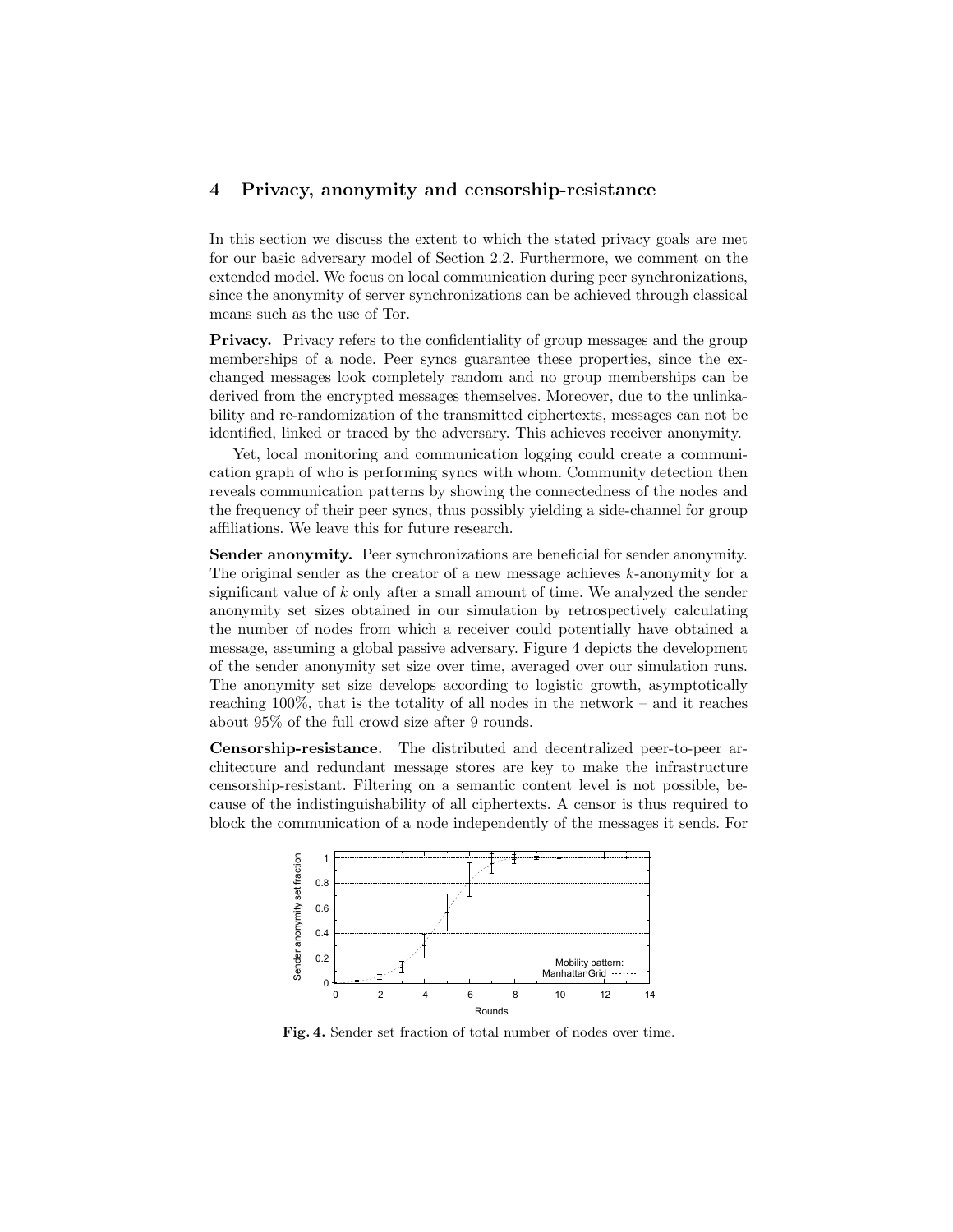example, the adversary can deploy local jammers to render peer synchronizations over local radio links in its sphere of influence impossible.

We conducted simulations that emulated local jamming. By  $p_{\text{censor}}$  we denote the fraction of the nodes disabled in each round by jamming. For  $p_{censor}$ 0.50 the group message spread over time is shown in Figures 5 and 6, again averaged over 10 simulation runs. The results show that the architecture remains functional with half the nodes disabled per round, albeit with a slower message spread.



Extended adversary model. An attacker able to compromise devices via malware (such as a trojan with keylogger and root-access) or via social engineering (e.g., a government bribing group members or introducing its own agents into a group) leaks the compromised nodes' group memberships and the content of messages encrypted under all compromised keys. Group infiltrations thus allow adversaries to read all the messages in the affected groups. These messages can subsequently be traced during peer syncs. Note that this also affects the k-anonymity of the uncompromised groups in case messages of affected and unaffected groups are simultaneously exchanged in a peer sync. Infiltrated groups need to be re-keyed; that is, a new group key needs to be set up and the old keys need to be discarded.

Finally, spam messages can have detrimental effects by flooding the send buffer of nodes by spam messages. A possible countermeasure for in-group spamming is the use of special spam filters (such as  $[11]$ ) locally at each node; nodes would then not forward messages marked as spam. Junk ciphertexts injected into the network that cannot be decrypted under any group's key are a denialof-service attack that ultimately affects all nodes and cannot be prevented easily. Devices performing DoS attacks might be blacklisted; the blacklists could be distributed as special messages in our system.

# 5 Related work

Approaches facilitating anonymity in Internet communication include Tor<sup>8</sup>, using the concept of onion routing, and Crowds [14], which follows a peer-to-peer

<sup>8</sup> https://www.torproject.org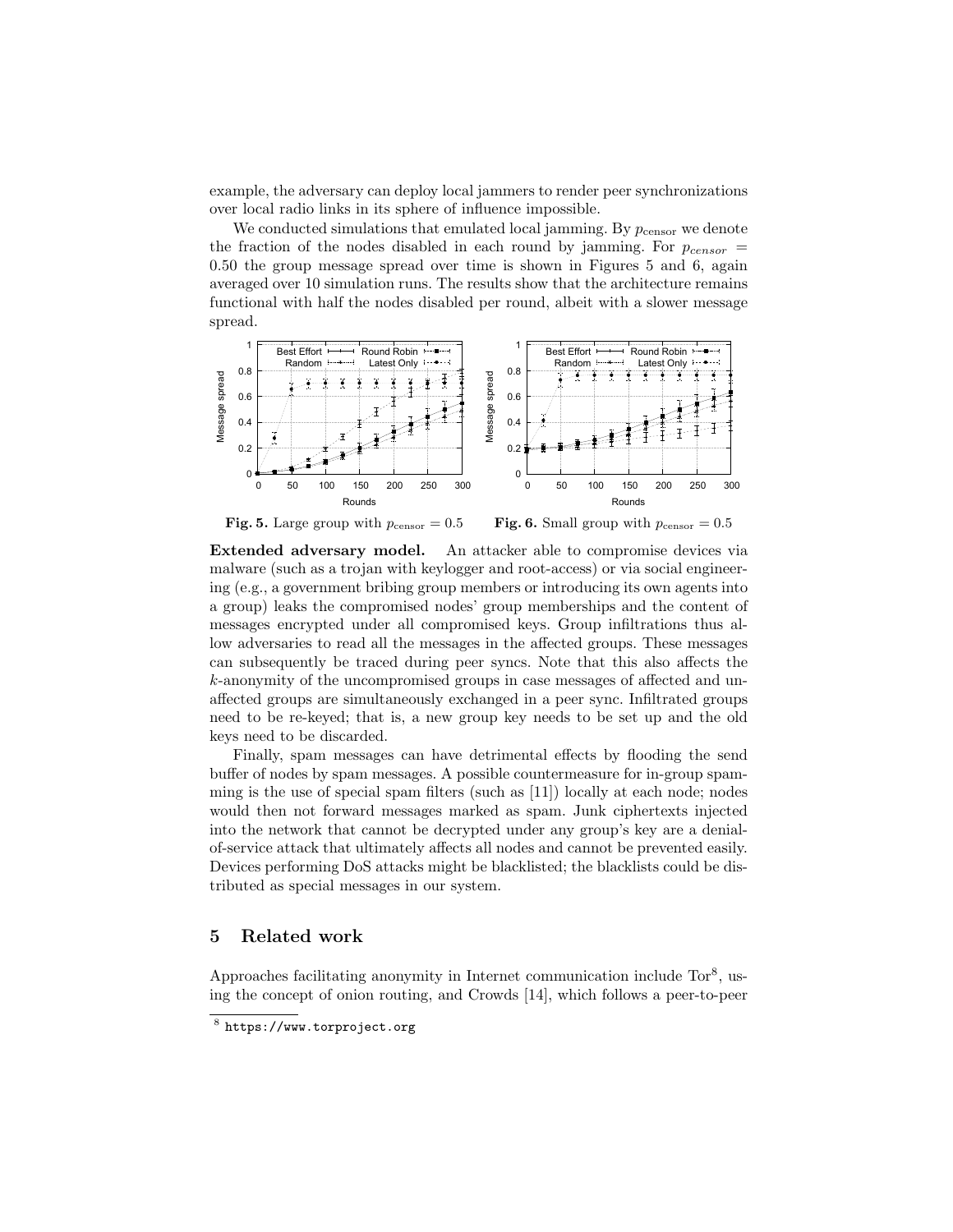approach. In the latter, peers are used to create a cascade over which web transactions are routed in order to achieve sender anonymity; transport encryption is established between each pair of nodes. However, they both are developed for unicast fixed-line communication only. In a client-server setting, the Hummingbird server [5] provides a private microblogging service by obliviously matching messages to subscribers without learning about plaintext messages. In contrast, we aim at building a decentralized and peer-to-peer based microblogging infrastructure.

Solutions that address anonymity in mobile ad hoc networks (MANETs), where routing between mobile devices is done in a self-configured manner, include ALARM [6], a secure-link state based routing protocol which achieves anonymity and untraceability together with security properties by leveraging group signatures, and MASK [20], an anonymous on-demand routing protocol with unlocatability and untrackability. In the context of vehicular ad hoc networks (VANETs), where revocable anonymity is needed for liability issues, pseudonymity schemes are typically used to provide anonymity during normal operation [8].

In delay-tolerant networks (DTNs), which maintain no explicit routing information, human mobility and its characteristics (cf. [15]) are leveraged for message propagation. Su et al. [18] argue based on collected mobility data that effective routing decisions can be made by only knowing the pair-wise contacts that took place between nodes, irrespective of mobility models or location information. Chaintreau et al. [4] empirically show, that the distribution of the intercontact time between devices carried by humans can be approximated by a power law distribution for durations of up to a day. In Humanets [2], smartphoneto-smartphone communication is used to more efficiently propagate messages, while at the same time avoiding the use of mobile telephony networks. In our approach, we leverage these observations both in our microblogging architecture and in the simulation.

A number of solutions for content distribution in DTNs have been proposed (cf.  $[12]$ ,  $[17]$ ). However, propositions focusing on anonymity in such scenarios are scarce: Fanti et al. [7] propose a mobile microblogging solution with trusted message propagation by the use of social-graphs and private-set intersection protocols, but do not focus on unlinkability. Rogers et al. [16] focus on secure communication over diverse networks achieving forward security, but do not specifically address anonymity. In contrast to these approaches, our architecture targets strong privacy and anonymity properties.

### 6 Conclusion

We presented a novel approach for mobile private microblogging, combining mobility, the peer-to-peer paradigm and local point-to-point communication links over a delay-tolerant opportunistic network. Our architecture achieves sender and receiver anonymity and is censorship-resistant. At the same time it ensures a sufficient message spread. Future work will address scalability and performance